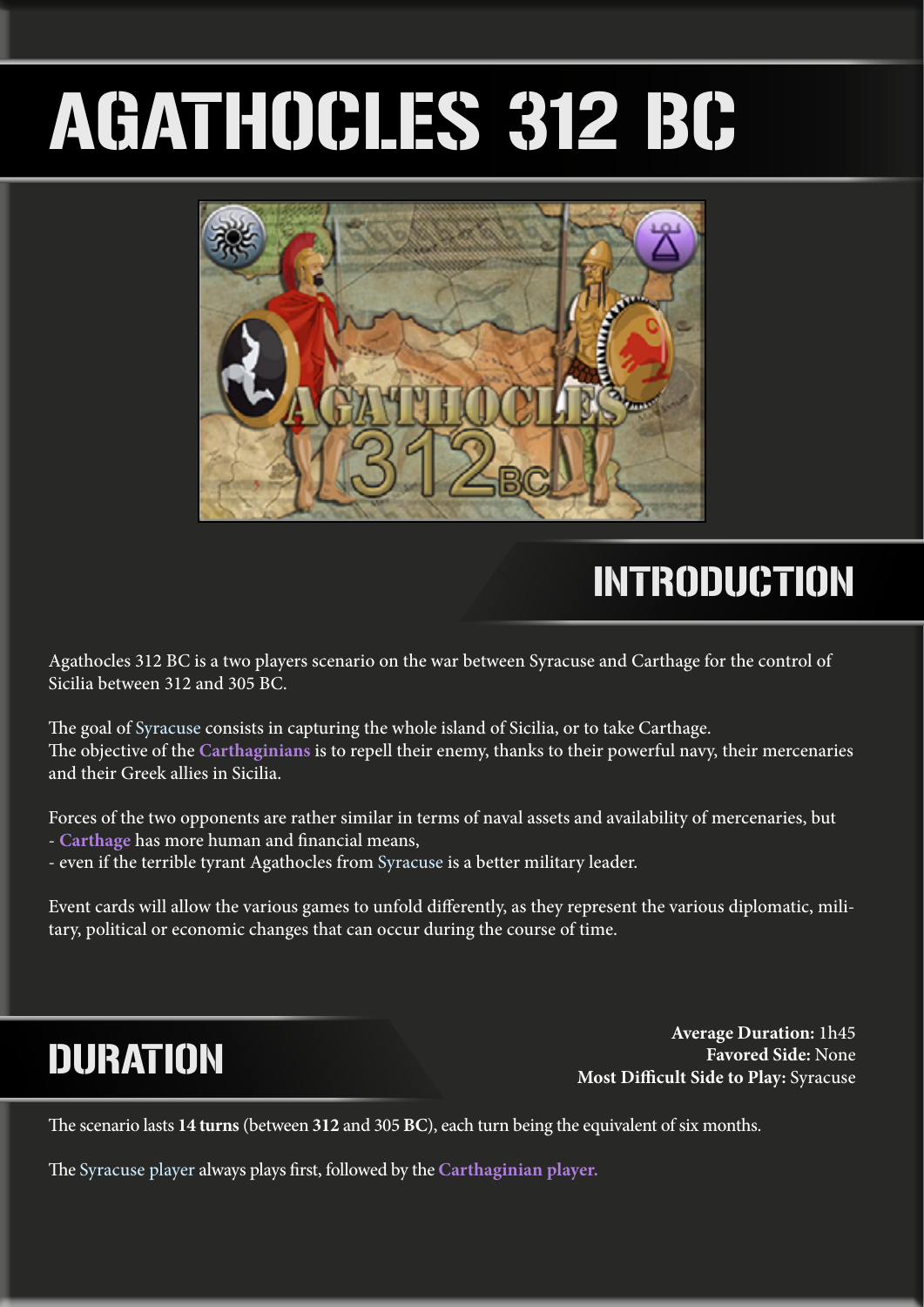



# FORCES

The Syracuse player controls the controls the **Syracusean units (light grey) Numids (tan), Celtic mercenaries (green), Samnites (dark gteen), Italic (ligh blue)**, Libyans (sand), and Cyrene (brick).

The **Carthaginian players** controls the **Punic units (purple)**, **Numid mercenaries (tan), Celtic mercenaries (green), Iberic mercenaries (yellow), Italic (light blue)**, **Greek (brown)** and Sicilians (beige).

# MAPBOARD

The map shows the island of Sicily, as well as parts of neighboring Sardinia, Tunisia (Africa) and southern Italy.



OOOOO VICTORY

It is split unto 4 theaters containing the different regions : Italia, Sicilia, Sardinia and Africa.

One sea region is unpassable (grey stripes). Five of them contain merchant ships pictures and values (used for naval trade income).

The **Carthaginian player** may never enter any region in Italia (Neapolis, Rhegium, Tarentum). Three of the naval trade regions belong to **Carthage** (West) and the two other to Syracuse (East).

The Straits of Messana (Fretum Siculi) may be crossed by Syracuse land unit at the cost of 2 PM as long as Syracuse controls the fortress of Messana, even if an enemy fleet occupies the sea region between the land regions of Messana and Rhegium.

**IMMEDIATE VICTORY IF AND WHEN**

**1)** Syracuse controls the fortress of Carthage, or all the fortresses in Sicilia.

**2) Carthage** controls all the fortresses of Sicilia (without losing Carthage), including Syracuse.

**3)** One player reaches or exceeds 20 VP at the end of a turn.

Otherwise the player having the most VP at the end of the scenario wins the game.

### **BONUS VP**

+1 Syracuse VP for the control of each of the following regions: Syracusae / Acragas / Lilybaeum / Panormus / Caralis / Utike/ Hippo Accra.

+2 Syracuse VP if Agathocles is still in play at the end of the game.

+1 **Carthaginian** VP for the control of Messana and Camarina.

+2 **Carthaginian** VP for eliminating Agathocles.